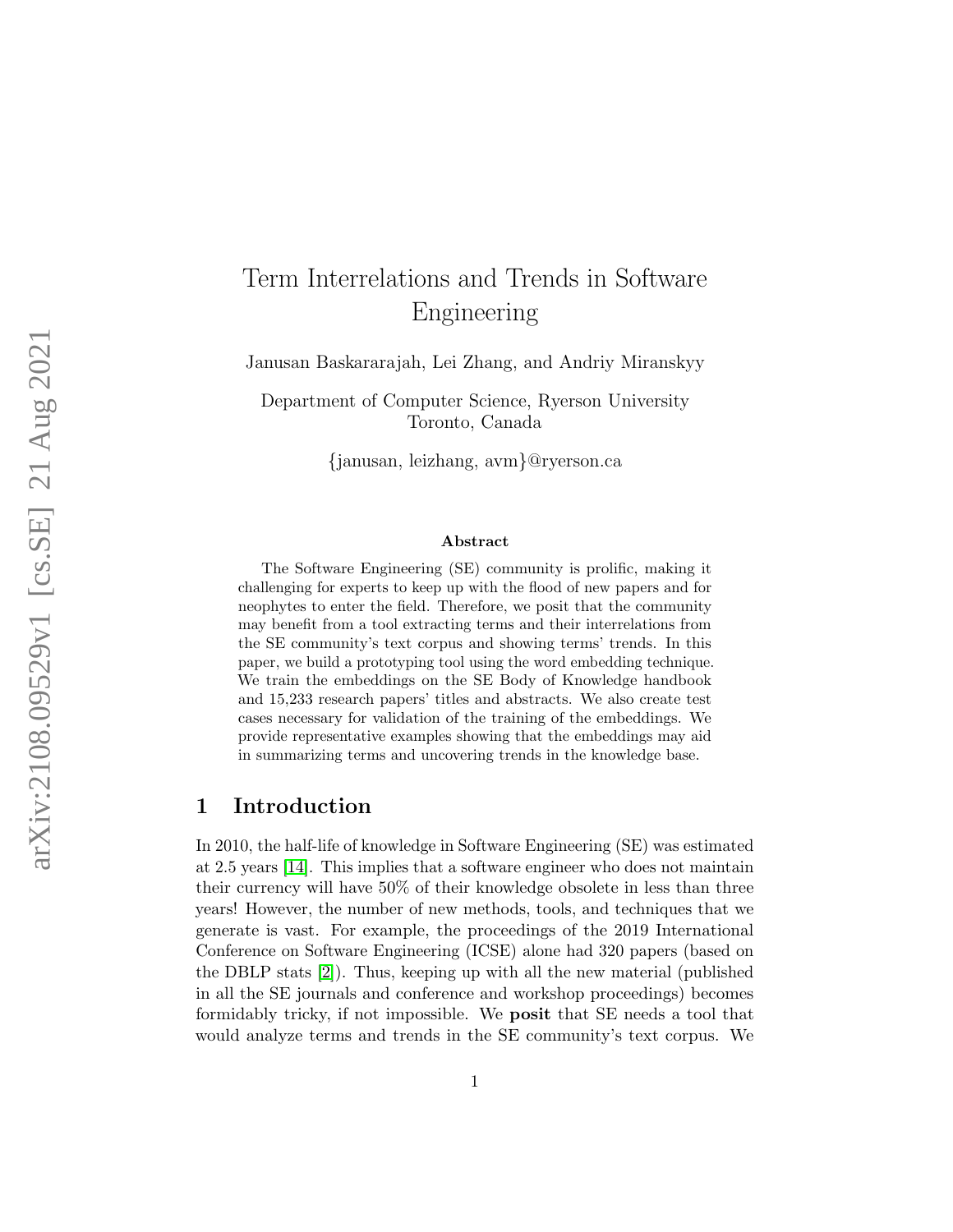may use it not only to summarize the existing knowledge but also to identify trends to help prioritize future avenues for researchers and practitioners.

The summarization and analysis of trends in existing knowledge are mainstream concepts. The ability to use these tools to postulate future research directions is not. However, it is supported by empirical evidence from other disciplines, e.g., material scientists used knowledge summarization techniques to uncover chemical substances' physical properties based on prior knowledge extracted from abstracts of research papers [\[22\]](#page-13-0). Here we follow the methodology proposed by Tshitoyan et al. [\[22\]](#page-13-0), utilizing abstracts as a natural summarization of text.

There exist a large number of techniques that are used for term extraction and trend analysis [\[10,](#page-11-1) [15,](#page-12-1) [21\]](#page-12-2). A famous family of techniques is word embedding, which maps a word into a high-dimensional vector space, enabling mathematical modelling of the natural language. Ideally, the tools that perform the mapping should put related words close to each in the vector space and vice versa.

Once the mapping is established, one can perform mathematical operations to identify relations between the words. A famous example [\[18\]](#page-12-3) showing the power of word embeddings is "King − Man = Queen − Woman". By using word embeddings, the underlying principle of "royalty" is correctly categorized. One can rewrite this as "King  $-Man + Woman = X"$ , where X would be resolved to "Queen".

Can we apply the same principle to SE? For example, there exists a conceptual similarity between how "requirements" relate to "elicitation", and "defect" relates to "detection". The former is used to capture stakeholders' requirements, the latter — to identify faults that have to be fixed. Both produce artifacts for SE processes. Therefore, similar to the above example, we may write this as "elicitation – requirements  $= Y - \text{defect}$ " and expect to see that a point Y in hyperspace, defined by "elicitation – requirements + defect", is close to "detection".

Hence, we pose two research questions (RQs): RQ1: How to extract and summarize interrelated SE terms? RQ2: How to identify trends in interrelated SE terms?

To answer these RQs, we explore the terms stored in two text corpora. First, Software Engineering Body of Knowledge (SWEBOK) Version 3.0, an approximately 300-page document, which summarized mainstream SE knowledge circa 2014 [\[7\]](#page-11-2). Second, titles and abstracts of 15,233 research papers (RP) published in eleven SE-specific journals and proceedings between 1975 and 2019. We exclude 2020 articles from the analysis as proceedings for this year were still in flux at the time of writing. Details of the data sets and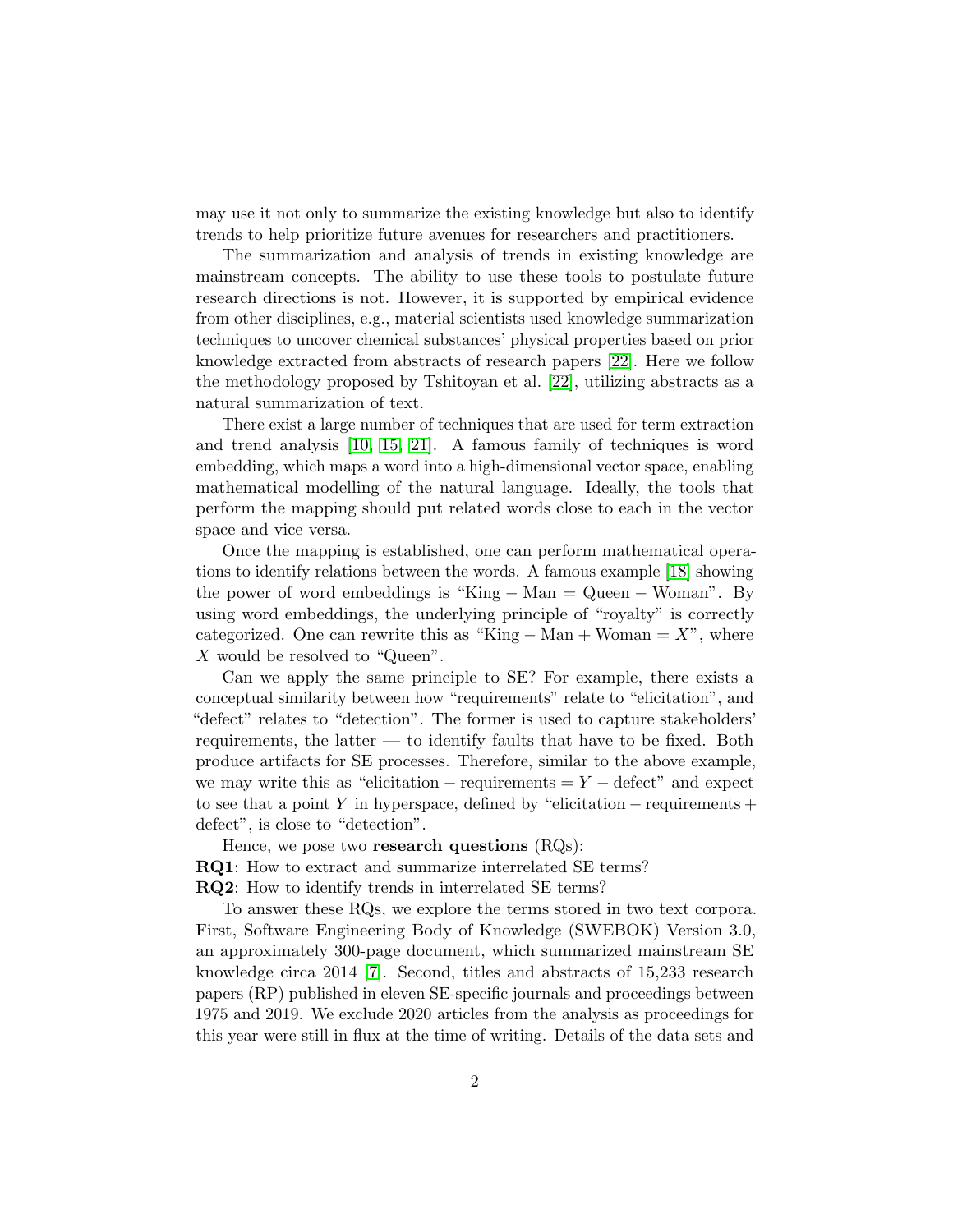their temporal partitioning are given in Sections [2.1](#page-2-0) and [2.2,](#page-3-0) respectively. To extract the terms from these two text corpora, we study the applicability of pre-trained and bespoke word embedding methods, eventually converging on custom-trained Global Vector (GloVe) [\[19\]](#page-12-4) and word2vec (W2V) [\[17\]](#page-12-5) models, as shown in Section [2.3.](#page-4-0) To assess our embeddings' performance and quantitatively test the quality of training, we create 403 test cases based on groups of keywords inspired by SWEBOK, as discussed in Section [2.4.](#page-5-0) Representative examples of insights and trends captured by the embeddings are shown in Section [3.](#page-6-0) Due to the space constraints, we limit the number of examples to three. They demonstrate the applicability of the research and the proposed methodologies and are complementary to each other.

Our core contributions are as follows: 1) training sample word embeddings on SE knowledge based on SWEBOK and RP text corpora, and 2) creating test cases and test harness to train the embeddings on other SE text corpora. The embeddings, test cases, and test harness are shared via GitHub [\[5\]](#page-11-3).

# 2 Method

## <span id="page-2-0"></span>2.1 Data sets

As mentioned above, we utilize two sources of information. First is SWEBOK (Version 3.0), a body of knowledge commissioned by the IEEE Computer Society, which contains fundamental information about 15 knowledge areas, e.g., Software Requirements and Software Design. To train our model, we keep all knowledge areas but "Chapter 14: Mathematical Foundations" because the mathematical notations and numerical features of this chapter would skew the model as their uniqueness would become increasingly important to the model.

The second source of information includes titles and abstracts from journal articles and conference proceedings from 11 venues, which are obtained through the IEEE Xplore Digital Library API [\[1\]](#page-10-0). The venues are "Transactions in Software Engineering" (TSE), and proceedings of "International Conference on Software Engineering" (ICSE), "Mining Software Repositories" (MSR), "Software Analysis, Maintenance, Evolution and Reengineering" (SANER), "Working Conference of Reverse Engineering" (WCRE), "Conference on Software Maintenance and Reengineering" (CSMR), "International Conference on Software Maintenance and Evolution" (ICSME), "International Conference on Software Maintenance" (ICSM), "International Symposium on Requirements Engineering (ISRE), "International Conference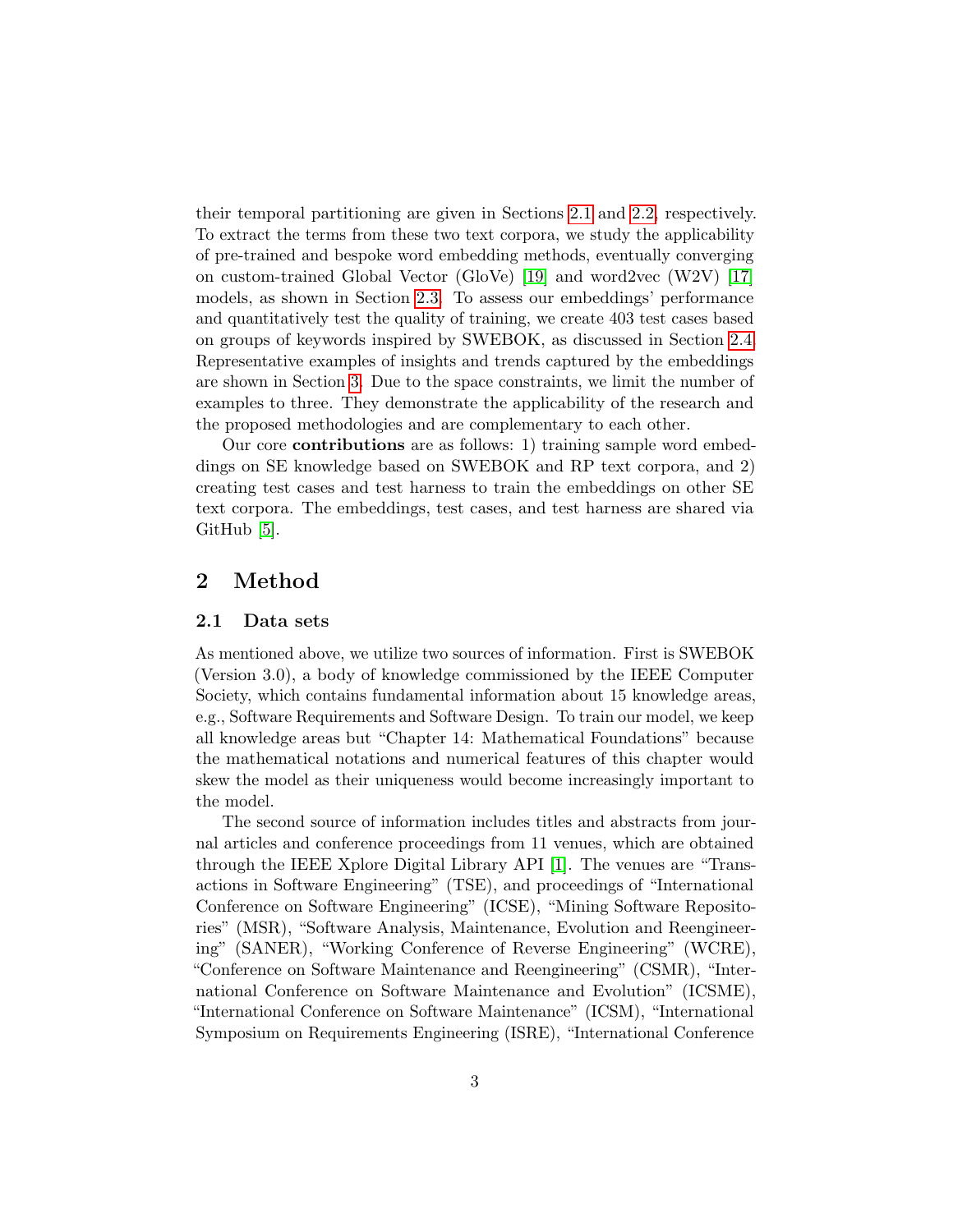on Requirements Engineering " (ICRE), and "International Requirements Engineering Conference" (RE). Conceptually, we have six "meta-venues": TSE, ICSE, MSR, RE (and its predecessors ICRE and ISRE), ICSME (and its predecessor ICSM), and SANER (and its ancestors CSMR and WCRE).

This list is by no means exhaustive or captures the entire SE field. However, it represents a significant amount of papers in the IEEE library, which may help to capture a portion of the SE terms and provide preliminary answers to our RQs.

Note that the API does not capture some papers from the venues. For example, the IEEE library does not have ICSE proceedings for years before 1988, and the years of 2006 and 2014. However, while comparing the yearly paper count harvest with the one on the DBLP [\[3\]](#page-11-4), on average, we are able to capture more than 75% of papers for all the venues and years. Given that our goal is not to create an exhaustive body of knowledge but rather assess the viability of the RQs, we deem the quality of the data set under study satisfactory.

For pre-processing, the text of both data sets is tokenized, converted to lowercase, and stripped of stop words, punctuation marks (except hyphens), and numbers. We skip stemming or lemmatization to retain full forms of the words following community standards [\[20\]](#page-12-6).

For SWEBOK, our empirical analysis determined that a paragraph-levelgranularity yielded higher-quality embeddings than sentence-level-granularity, resulting in paragraph-level observations. For the RP data set, a combination of a title and abstract for a given paper is treated as a single observation.

## <span id="page-3-0"></span>2.2 Temporal partitioning of data sets

SE knowledge evolves with time, addressing new and emerging challenges posed to the field. We want to assess this evolution to help us answer the RQs. Thus, we decide to partition the RP data set (in the spirit of [\[22,](#page-13-0) [13\]](#page-12-7)). To test the length of a time interval that would retain a sufficient amount of data needed for a meaningful training of embeddings, we partition the RP data set into intervals of 1-, 2-, 5-, and 10-year. We find that a 5-year interval sits in the Goldilocks zone, where we have enough data points to train our embedding yet enough temporal partitions to see the trends. Thus, for further analysis in this paper, we retain 5-year intervals, where we take a window with the width of five years and move it in one-year increments: 1971–1975, 1972–1976, up to 2015–2019. We assess each time intervals' quality based on the degree of success of a test suite associated with a given time interval (see discussion in Section [2.4\)](#page-5-0).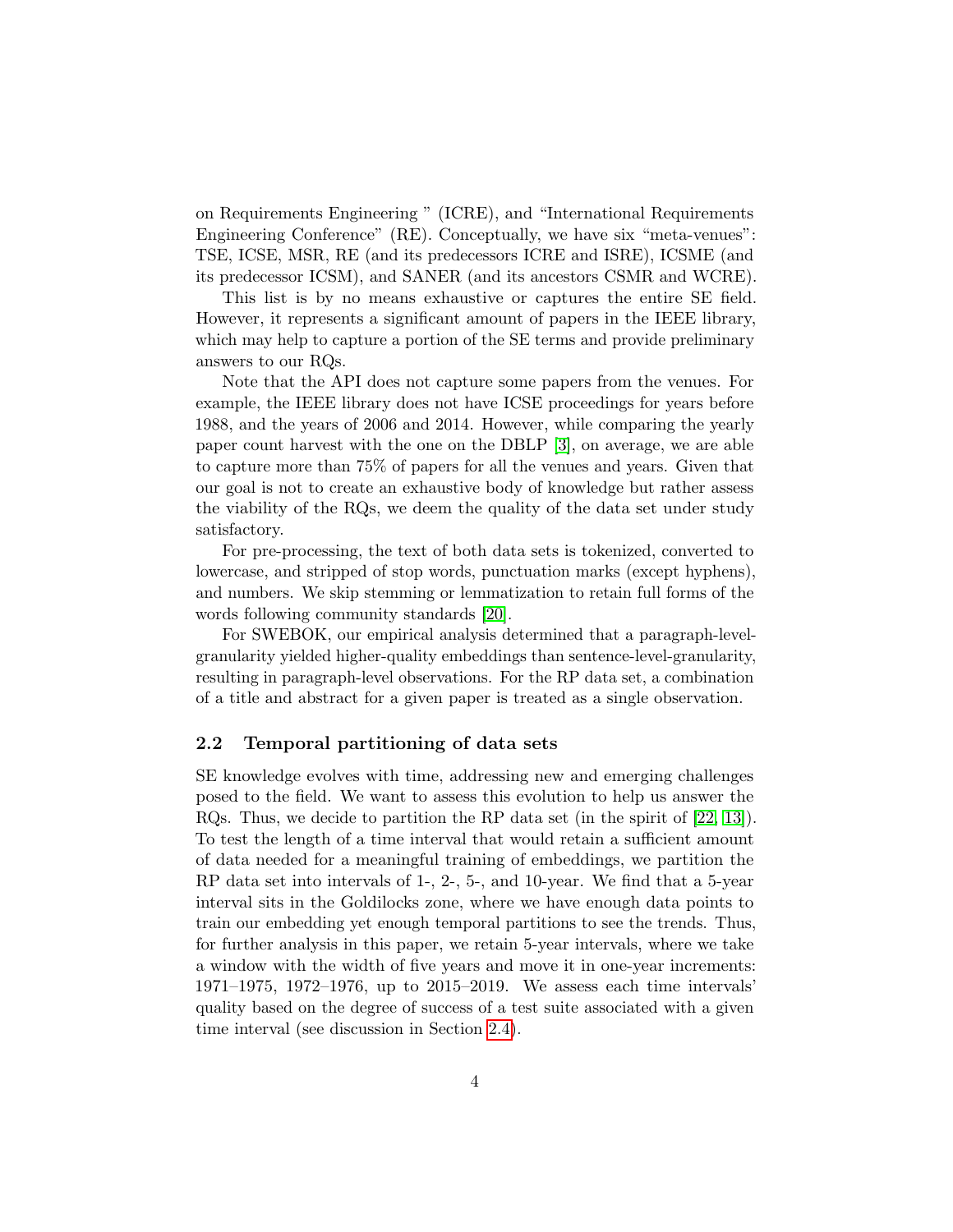Dridi et al. [\[10\]](#page-11-1) utilized a temporal partitioning regime to investigate trends in related words. We enrich their method by detecting the interrelations from equations (e.g., "elicitation − requirements + defect") over time, making it possible to detect interwoven trends of research topics.

## <span id="page-4-0"></span>2.3 Embeddings

We have started our exploration with word embeddings pre-trained on general text corpora (e.g., Wikipedia and news articles). However, these models are not suited for our needs as they lack specificity. E.g., a model trained on text8 general corpus (the first  $10^8$  bytes of plain text from Wikipedia) by Gensim W<sub>2</sub>V [\[16\]](#page-12-8) shows that "requirements" is most similar to "procedures" or "guidelines" rather than "engineering" (which had a most similar rank of 2235). Moreover, these models lacked a temporal component.

We have also explored other models but found them not fit for our tasks. For example, topic extraction models [\[6\]](#page-11-5) do not show interrelations between words. Another example is Bi-directional Encoder Representations for Transformers (BERT) [\[9\]](#page-11-6), which requires context to find similar words, and a user may have difficulties providing these contexts. Finally, supervised models would require labels for each abstract, e.g., author-supplied keywords or ACM classification tags. However, such tags are low-granularity and often fragmented (different authors may use different keywords for the same concept [\[4\]](#page-11-7)). By following an unsupervised approach, one can ensure more automation, reducing author-generated biases.

Thus, we have to create custom models that required minimal input from a user. This leads us to bespoke W2V and GloVe embeddings trained on one SWEBOK data set and each of the 45 temporal subsets of titles and abstracts' data.

Training such embedding is an iterative process that learns over multiple runs over the corpus. By saving each iterative step (deemed epoch in machinelearning-lingo), one can create any number of models. The question is how to pick the best number of epochs? No definitive answer exists: the embedding will miss important relations, if trained too little, or overfit if trained too much. In the natural language community, one validates the embeddings' quality by validating the closeness of words. For example, one may train the model until "Den" is present in the Top-20 words closest to the terms "Shelter  $+$  Fox" [\[12\]](#page-12-9). We use the same approach by creating custom test cases (described in the next subsection) and varying the epoch count from 1 to 200.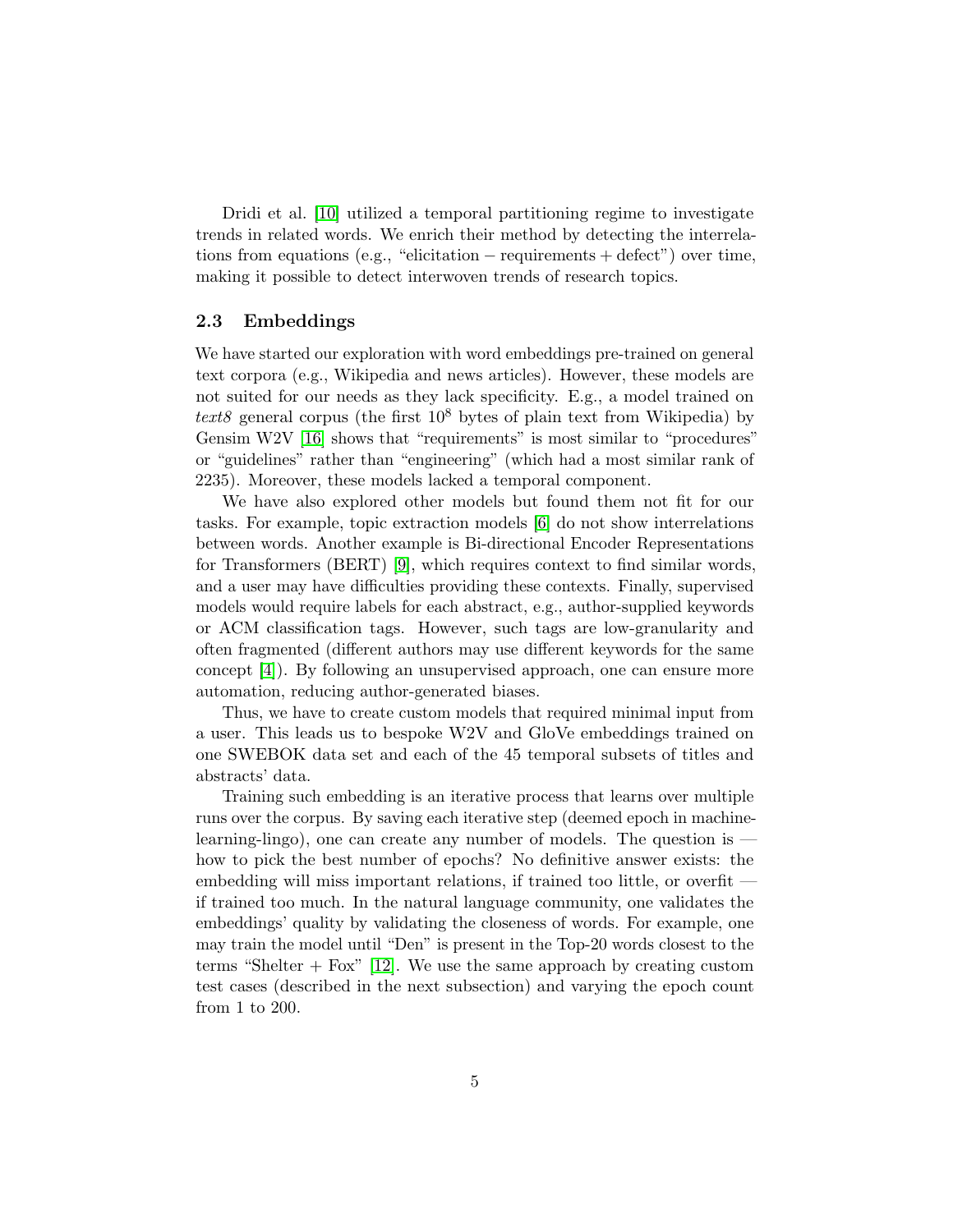## <span id="page-5-0"></span>2.4 Test cases

Due to the SE body of knowledge specificity, unique test cases need to be created to optimize the models and test their accuracy. Using the SWEBOK corpus, test cases are formulated based on the permutation of keywords inspired by the SWEBOK chapter titles and subheadings, yielding 403 test cases that represent fundamental knowledge areas in SE.

We create all possible combinations of words in a keyword. For example, a 2-word keyword "software requirements" yields three combinations: {"software"}, {"requirements"}, and {"software", "requirements"}. These become an input into a test case.

Then, for each combination/input, we need to create an expected output. It is created based on the remaining words in a given keyword. For example, for input "software", the expected output would be "requirements". We deem a test case entirely successful if all of the expected outputs appear in the Top-20 closest words (the threshold was selected empirically) returned by the embedding, or partially successful if some of the expected outputs are returned. The distance between a point in the embedding's hyperspace given by an input and the words in the embedding is measured by the standard approach [\[17\]](#page-12-5) using cosine similarity.

Formally, an *i*-th keyword contains  $l_i$  words (in our case,  $l_i \in [2, 6]$ ), yielding  $m_i$  combinations of words. j-th combination will have  $n_{i,j}$  expected words (and  $n_{i,j} \in [1, l_i - 1]$ ). The degree of success of a test case, deemed  $S_i$ is computed as follows:

$$
S_i = \sum_{j=1}^{m_i} \sum_{k=1}^{n_{i,j}} r_{i,j,k},
$$

where  $r_{i,j,k}$  is the number of expected words present in the Top-20 words returned by the embedding.  $S_i \in [0,1]$ ; if  $S_i = 1$  then we deem *i*-th test case completely successful; if  $S_i = 0$  — failed; and if  $0 < S_i < 1$  — partially successful.

The overall degree of success of the test suite containing  $T$  test cases (in our experiment  $T = 403$ , deemed D, is computed as follows:

$$
D = \frac{1}{T} \sum_{i=1}^{T} S_i, \quad D \in [0, 1].
$$

Our goal is to maximize the  $D$  of the embedding. Given that the keywords represent fundamental features of SE knowledge areas, if a produced embedding can ascertain this information to a high degree, we can deem it a "good model".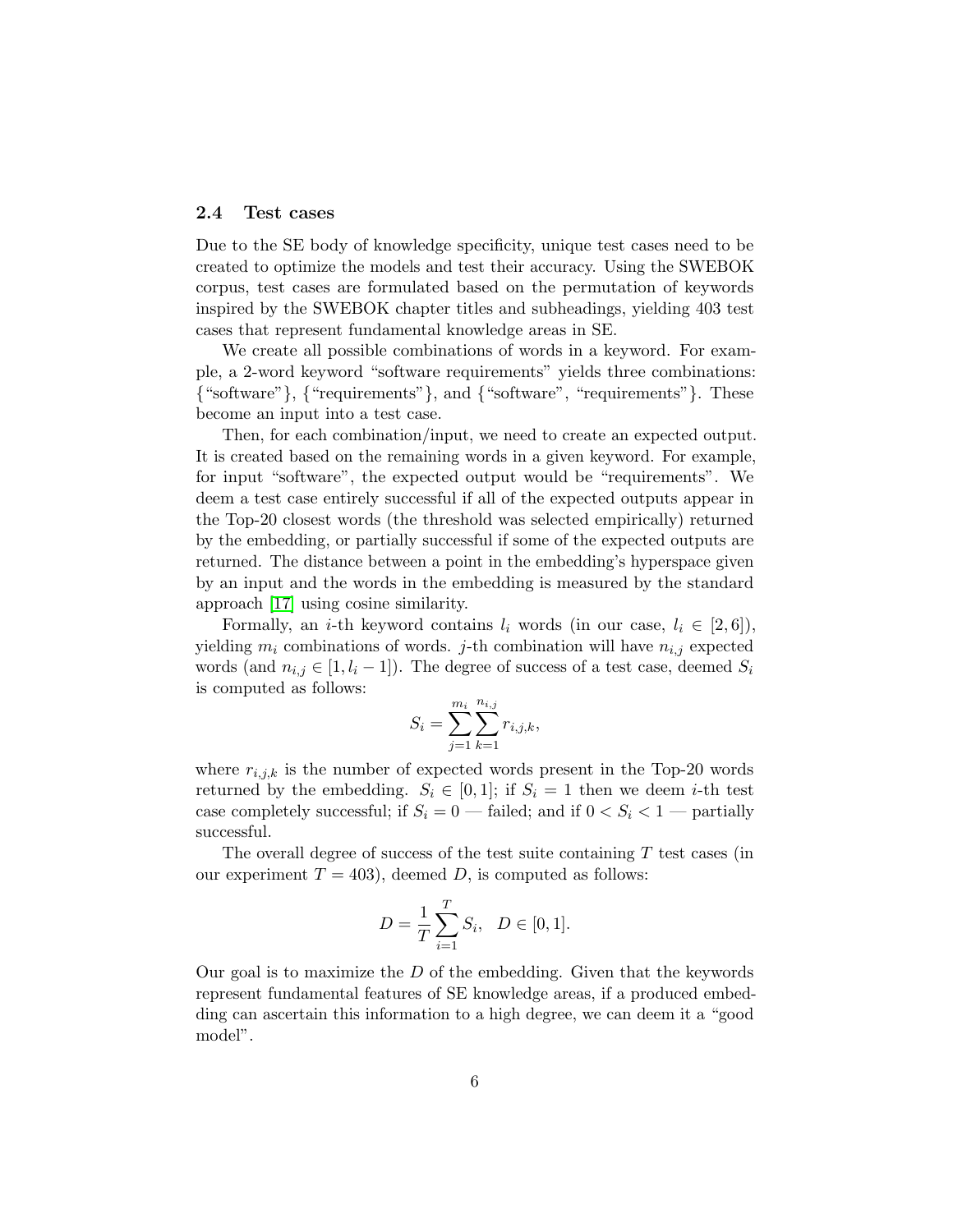In the case of SWEBOK, out of 200 embeddings, we retain the one with the highest  $D$  value. In the case of RP, we do the same but for each time period.

For some of the RP data set time periods, an embedding may not have some of the words present in a test case. For example, the term "Cloud" was not used in the 1970s. Thus, if a word associated with a test case is not present in the embedding, this test case is removed from the test suite (leading to a reduction of the T value for this time period). Now, let us look at the results of the experiments.

## <span id="page-6-0"></span>3 Results

## 3.1 Training and selection of embeddings

We explored either keeping all the words in a data subset  $(V_1)$  or retaining only the words that appeared in at least three observations  $(V_3)$  of that subset. We chose to continue with the latter. While  $V_1$  is richer than  $V_3$ , the large number of unique words may make it difficult to train on  $V_1$ . Empirical data showed that models' trained on  $V_3$  yielded better results than  $V_1$ . Thus, we trained the GloVe- and W2V-based embeddings on the SWEBOK and RP text corpora (based on  $V_3$  vocabularies) for 1 to 200 epochs. We then tested the quality of the embeddings with our test suite and compared the D values across both GloVe- and W2V-based embeddings. In our tests, the GloVe-based embeddings had higher  $D$  values than the W2V ones. Thus, we focused on the GloVe-based embeddings with the  $V_3$  vocabulary.

For SWEBOK, we retained the embedding with the highest  $D \approx 0.47$ . For RP 5-year moving windows,  $0.13 < D < 0.25$ . The D value was generally higher for recent time intervals. This may be explained by the increase of the text corpus size with the increase of the time interval, thus an increased scope in the data set, ultimately providing successful answers to a larger number of knowledge areas found in the test cases.

Out of 403 test cases, 4% were excluded from the test suite when executed against the SWEBOK data set either due to their infrequency of test-caserelated words in the overall SWEBOK text corpus or because of a few additional terms, which we introduced, were missing. For example, SWEBOK has the term "non-functional requirement" but not its acronym "nfr".

For the RP data sets, the number of excluded test cases was high for earlier intervals: up to 92% for 1971–1975. The exclusion went down with currency. From the 1990s, the exclusion rate was less than  $20\%$  (e.g., in 2015–2019, 12% of test cases were excluded). This may be explained by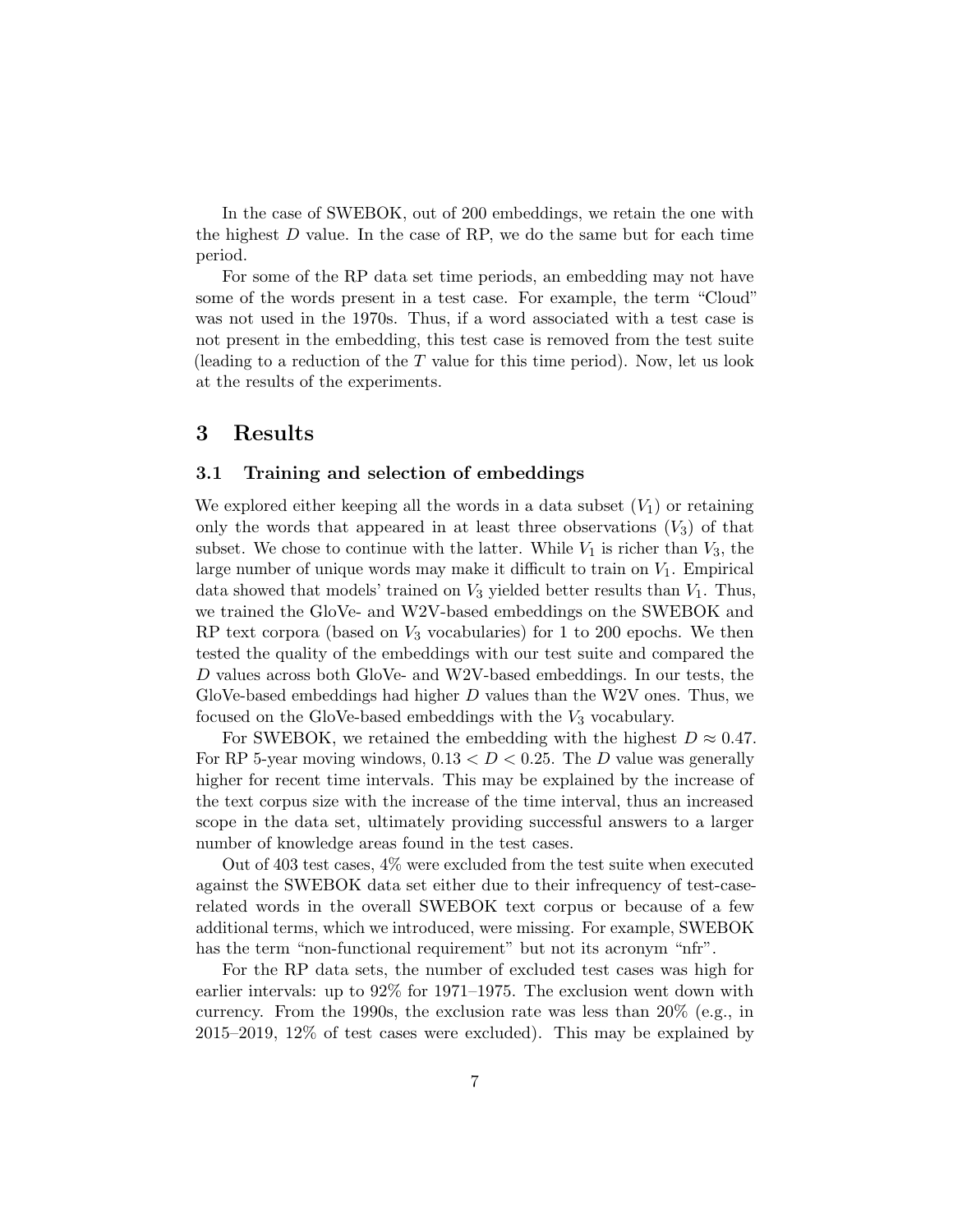| <b>SWEBOK</b>    | Research Papers |             |              |               |               |
|------------------|-----------------|-------------|--------------|---------------|---------------|
|                  | 1995–99         | $2000 - 04$ | $2005 - 09$  | $2010 - 14$   | $2015 - 19$   |
| characterization | detection       | load        | prediction   | prediction    | prediction    |
| removal          | analyzing       | content     | verification | cross-company | concept-based |
| odc              | alleviate       | detection   | models       | orthogonal    | models        |
| variances        | observable      | markup      | presented    | ccdp          | learning      |
| refer            | tpns            | depending   | algorithms   | detection     | cross-domain  |

<span id="page-7-0"></span>Table 1: Top-5 words for "defect+classification" (excerpt for a subset of data partitions).

the absence of some terms in the older data sets and the smaller number of articles, resulting in shorter vocabularies.

## <span id="page-7-2"></span>3.2 Examples of insights

Let us now explore the applicability of the embeddings to answer our RQs using three complementary examples. Due to our corpora's nature, SWEBOKbased embedding is expected to provide more generic "answers" in contrast to more in-depth answers from RP-based embedding.

RQ1: How to extract and summarize interrelated SE terms?

Suppose we would like to find the concepts related to "defect classification". Let us look at the ranks of the terms: the closest term would have rank Top-1, the second closest — Top-2, and so on. The Top-5 closest words for sample time windows are shown in Table [1.](#page-7-0) We can see that SWEBOK correctly relates our concept to "characterization" and even suggests "Orthogonal Defect Classification" (ODC) [\[8\]](#page-11-8). By inspecting the output, we can see that "detection" prevailed until the 2000s when the focus slowly shifted to "prediction" in 2005–onward<sup>[1](#page-7-1)</sup>. The output provides evidence of specificity of the embeddings by ranking terms "tpns" and "ccdp" within the Top-5 words. The term "tpns", shown in Table [1,](#page-7-0) relates to "timed Petri nets", while the "ccdp" is an acronym for "cross-company defect prediction".

RQ2: How to identify trends in interrelated SE terms?

To answer this question, similar to [\[10\]](#page-11-1), we need to explore the evolution of the ranks of the terms. Let us continue with the "defect classification" example (appearing in the RP data set in 1984). The lowest ranks of words

<span id="page-7-1"></span><sup>1</sup>We conjecture that defect classification attributes are used as input into prediction models.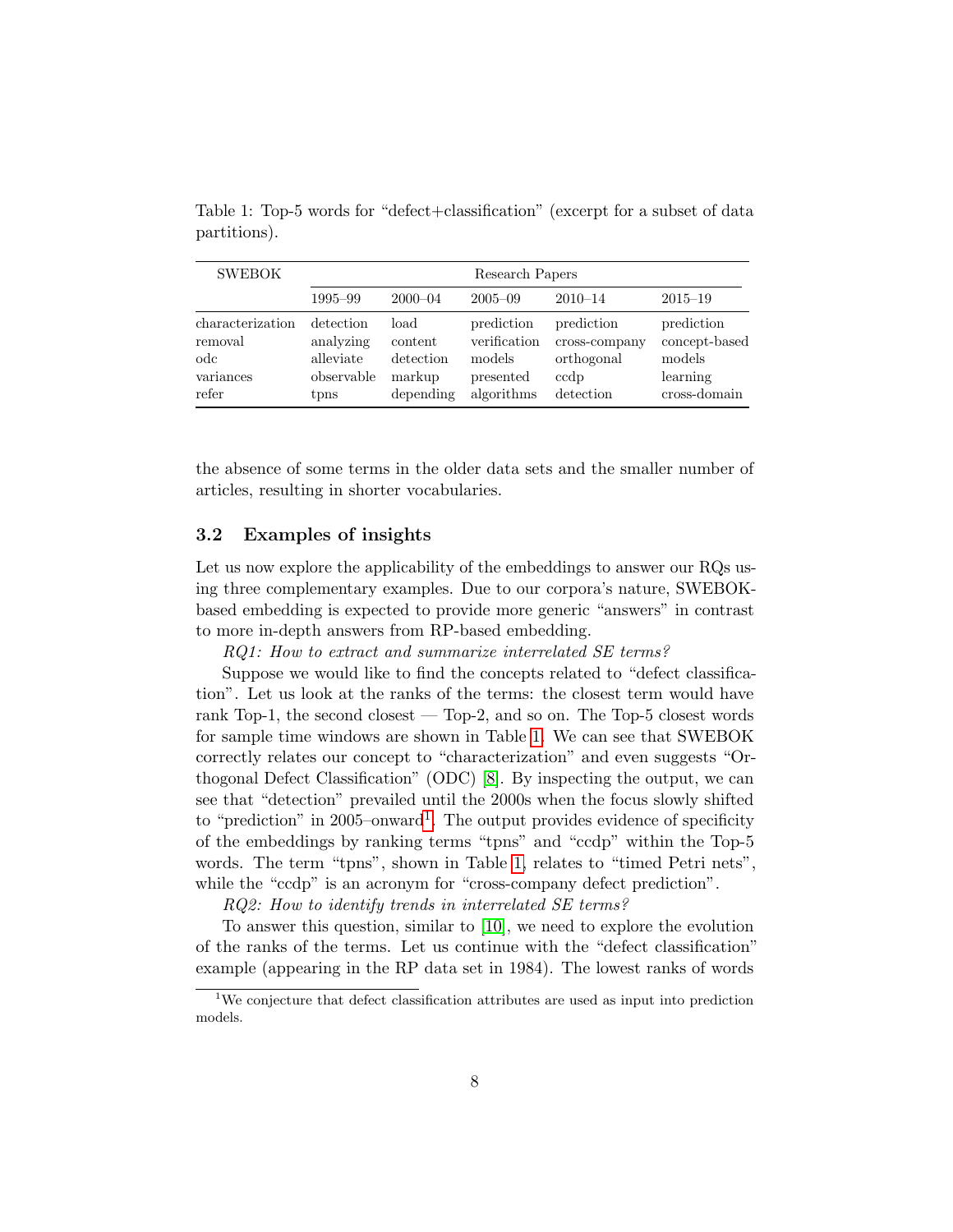starting with<sup>[2](#page-8-0)</sup> "prevent", "classif", "detect", or "predict" for 5-year windows are shown in Figure [1](#page-8-1) (left pane). An interesting pattern emerges: while all of these words were far from "defect classification" in the 1980s and early 1990s, "predict" started to exhibit strong affinity to "defect classification" in the late 1990s, first staying below Top-20 ranks and finally reaching consistent Top-1 – Top-2 ranks by 2005. While once in a while getting closer to "defect classification", the rest of the words never exhibited the same degree of affinity. Thus, back in the late 1990s, without having prior knowledge of the field, one may have identified that the prediction aspect of defect classification was becoming a prevalent research topic.

<span id="page-8-1"></span>

Figure 1: Rank of keywords for a given target

Consider another example. Suppose we would like to understand the evolution of research related to "code smells" (an indicator for poor design and implementation choices). The term "smells" is not present in SWEBOK but does appear in the  $RP$  data set in 1998. Let us explore the popularity of some of the terms which can be indirectly measured by the rank of the words most close to "code+smells". We show examples of the evolution of rank of four groups of words starting with "source", "developer", "clon", and "pattern" in Figure [1](#page-8-1) (right pane). As we can see, the term "source" stayed in Top-13 (and mostly in Top-3) for the majority of time intervals. This is reasonable, as "code" and "source" are synonymous. The other four terms started above Top-100. However, the prefix "developer" was consistently

<span id="page-8-0"></span> ${}^{2}$ In this case, we choose all the wording starting with a prefix (e.g., prevent, prevents, preventing) and choose the closest word.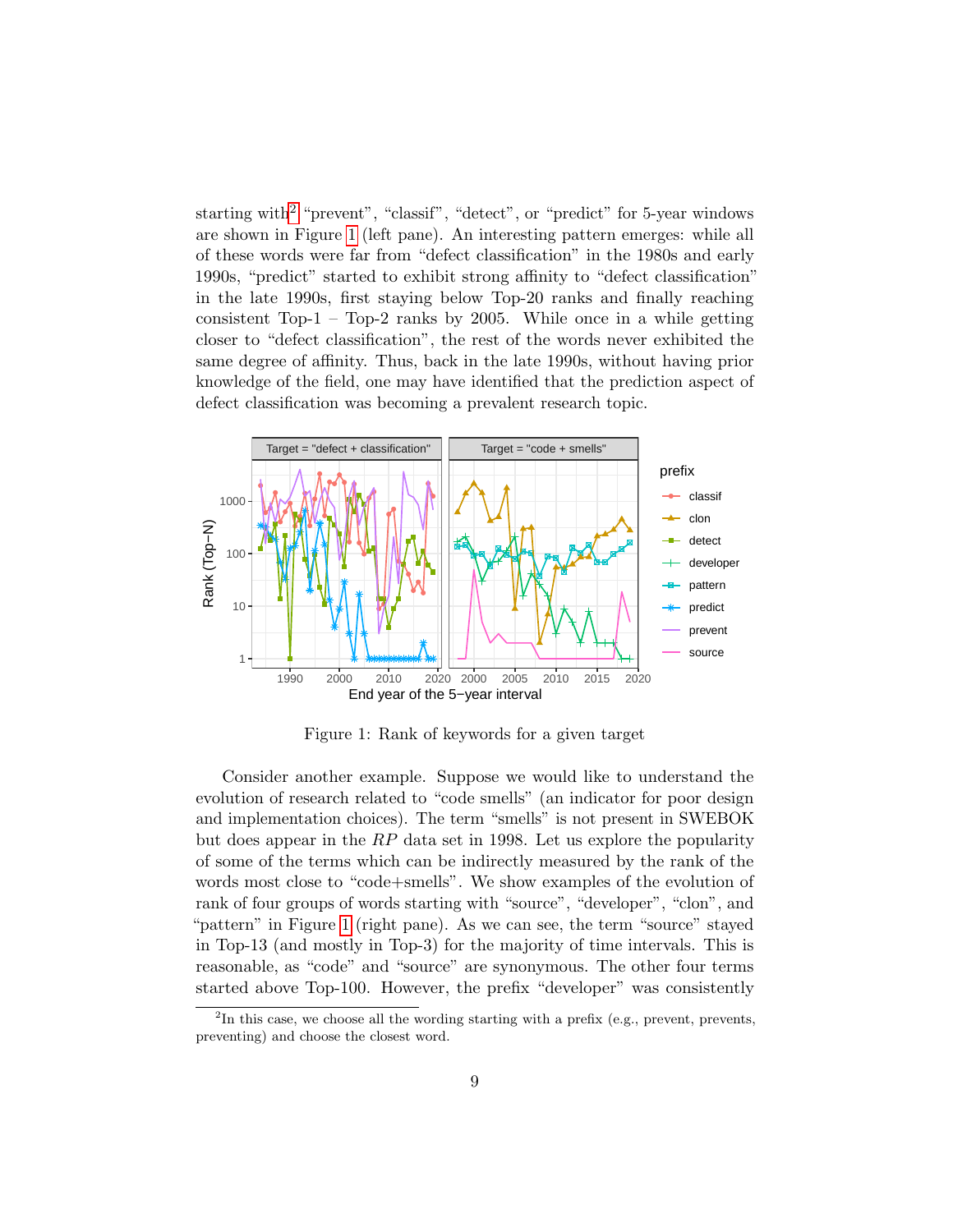gaining popularity (strong downward trend starts in the late-2000s), getting into Top-10 in the mid-2010s, as the community was focusing more and more on human aspects of injection of the smells. It even superseded "source" in 2014–2018 and 2015–2019 as Top-1! The term "pattern" stayed consistent around Top-100, showing that the patterns related to "code smells" stayed relatively important to the community, but the focus was always more on concrete types of patterns. For example, the prefix "clon" related to "code clone" anti-pattern got the community's attention, briefly reaching Top-2 in the late 2000s and then drifting to Top-100s in 2010s, as the problem of detecting the clones was mainly solved and industrialized.

Finally, the example of "elicitation+defect−requirements" from Section [1](#page-0-0) yielded the Top-1 word "detected" from the SWEBOK embedding, as we hoped. The Top-1 output of RP embeddings for data partitions between 2010–2014 and 2015–2019 is "prediction", which is also quite relevant.

## 3.3 Threats to validity

Threats to validity are classified as per [\[24\]](#page-13-1).

## 3.3.1 Internal and construct validity

The processes of harvesting and cleaning the raw data as well as training the model are error-prone. Data gathering and processing steps were automated to reduce errors. Multiple co-authors reviewed code as well as intermediate and final outputs.

We can train the embeddings on the titles and abstracts [\[22\]](#page-13-0) or full papers [\[10\]](#page-11-1). We chose titles and abstracts, as per [\[22\]](#page-13-0), as they serve as a summary of the article, reducing the "noise" that the raw text may introduce into training. Our findings show that abstracts captured the term's interrelations rather well. Moreover, titles and abstracts are easier to harvest than full text, which may help the adoption of our tool by the SE community.

### 3.3.2 External and conclusion validity

As discussed above, the data set is inexhaustive and does not capture the complete body of SE knowledge, possibly resulting in low values of D during training. Nevertheless, meaningful insights about some SE-specific topics (as shown in Section [3.2\)](#page-7-2) were derived with the incomplete data set, proving our approach's viability, which was the paper's primary goal.

We draw conclusions based on three examples, which were chosen as representative cases [\[24\]](#page-13-1). We cannot guarantee that our conclusions are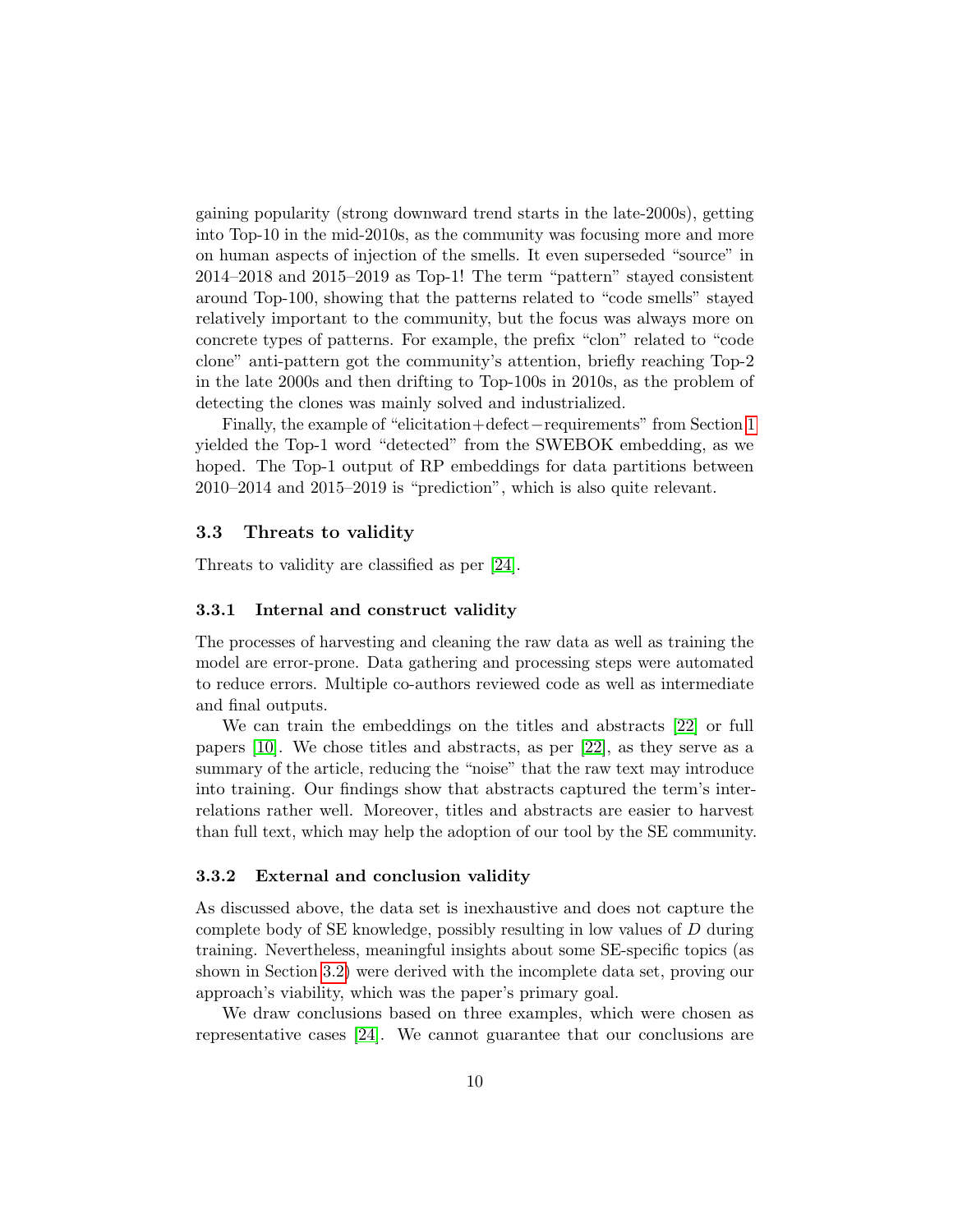generalizable to all possible queries that a software engineer may have [\[23\]](#page-13-2). The goal of our study was not to build an ideal embedding but to show the applicability of the embeddings to information retrieval in software engineering. The same approach can also be applied to larger data sets and queries with well-designed and controlled experiments. We encourage others to participate in this open-source project.

Though our test suite is not complete, it provides a good base for expansion (by adding additional abstracts), and we encourage other researchers to do so. The examples above suggest that the test cases work as expected, i.e., the generated word embeddings capture some insights. The fact that we were able to get meaningful relations to "code smell", while having no specific test cases associated with this area, indirectly hints at this approach's generalizability.

Finally, Faruqui et al. [\[11\]](#page-11-9) have argued that the use of word similarity is a pour means of evaluating word embeddings and that one should evaluate word embeddings on a downstream task. Some examples of downstream tasks are text classification, parsing and sentiment analysis. In this project, we are attempting to find related words to the provided terms, and thus our downstream task is itself evaluation of word similarities. Thus, we argue that our test cases and test harness are appropriate to measure our word embeddings' performance.

## 4 Summary

We posed two RQs, namely, how to create term summarization and trend analysis tools for SE? To answer the RQs, we created word embeddings based on SWEBOK and 15,233 RPs, alongside test cases needed to assess the quality of the embeddings. Our experiments show that the word embeddings are indeed capable of term summarization and trend analysis in SE text corpora and may show historical trends of a particular SE area.

The SE corpus is ever-expanding. We share our embeddings and test cases [\[5\]](#page-11-3) and look forward to seeing inspiring and exciting findings the SE community will uncover while employing this new paradigm.

# References

<span id="page-10-0"></span>[1] IEEE [n.d.]. Currently Available APIs IEEE  $-$  Xplore. IEEE.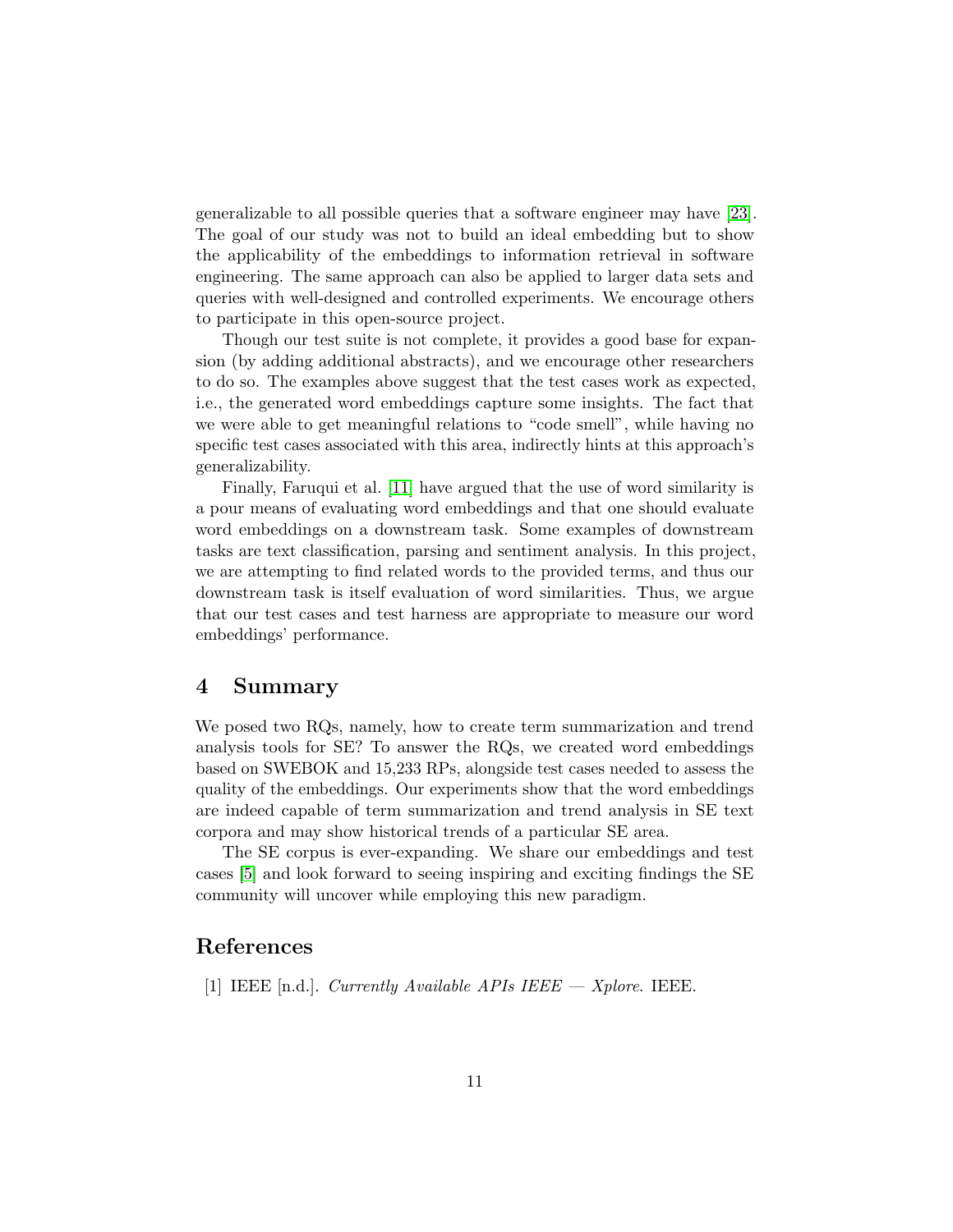- <span id="page-11-0"></span>[2] [n.d.]. DBLP – ICSE'19 publications. [https://dblp.org/search?q=](https://dblp.org/search?q=venue%3AICSE%3A%20year%3A2019%3A) [venue%3AICSE%3A%20year%3A2019%3A](https://dblp.org/search?q=venue%3AICSE%3A%20year%3A2019%3A)
- <span id="page-11-4"></span>[3] 2021. The dblp team: dblp computer science bibliography. Monthly snapshot release of March 2021. [https://dblp.org/xml/release/](https://dblp.org/xml/release/dblp-2021-03-01.xml.gz) [dblp-2021-03-01.xml.gz](https://dblp.org/xml/release/dblp-2021-03-01.xml.gz)
- <span id="page-11-7"></span>[4] Anton Barua, Stephen W. Thomas, and Ahmed E. Hassan. 2012. What are developers talking about? An analysis of topics and trends in Stack Overflow. Empirical Software Engineering 19, 3 (2012), 619–654.
- <span id="page-11-3"></span>[5] Janusan Baskararajah, Lei Zhang, and Andriy Miranskyy. 2021. Embeddings, datasets, and test cases used in this paper. [https://github.](https://github.com/miranska/se-tti) [com/miranska/se-tti](https://github.com/miranska/se-tti)
- <span id="page-11-5"></span>[6] David M. Blei, Andrew Y. Ng, and Michael I. Jordan. 2003. Latent Dirichlet Allocation. J. Mach. Learn. Res. 3 (2003), 993–1022.
- <span id="page-11-2"></span>[7] Pierre Bourque and Richard E Fairley (Eds.). 2014. Guide to the software engineering body of knowledge, Version 3.0. IEEE Comp. Society Press. <http://www.swebok.org>
- <span id="page-11-8"></span>[8] Ram Chillarege, Inderpal S. Bhandari, Jarir K. Chaar, Michael J. Halliday, Diane S. Moebus, Bonnie K. Ray, and Man-Yuen Wong. 1992. Orthogonal Defect Classification - A Concept for In-Process Measurements. IEEE Trans. Software Eng. 18, 11 (1992), 943–956.
- <span id="page-11-6"></span>[9] Jacob Devlin, Ming-Wei Chang, Kenton Lee, and Kristina Toutanova. 2019. BERT: Pre-training of Deep Bidirectional Transformers for Language Understanding. In Proceedings of the 2019 Conference of the North American Chapter of the ACL: Human Language Technologies. ACL, 4171–4186.
- <span id="page-11-1"></span>[10] Amna Dridi, Mohamed Medhat Gaber, R. Muhammad Atif Azad, and Jagdev Bhogal. 2019. Leap2Trend: A Temporal Word Embedding Approach for Instant Detection of Emerging Scientific Trends. IEEE Access 7 (2019), 176414–176428.
- <span id="page-11-9"></span>[11] Manaal Faruqui, Yulia Tsvetkov, Pushpendre Rastogi, and Chris Dyer. 2016. Problems With Evaluation of Word Embeddings Using Word Similarity Tasks. In Proceedings of the 1st Workshop on Evaluating Vector-Space Representations for NLP. ACL, 30–35.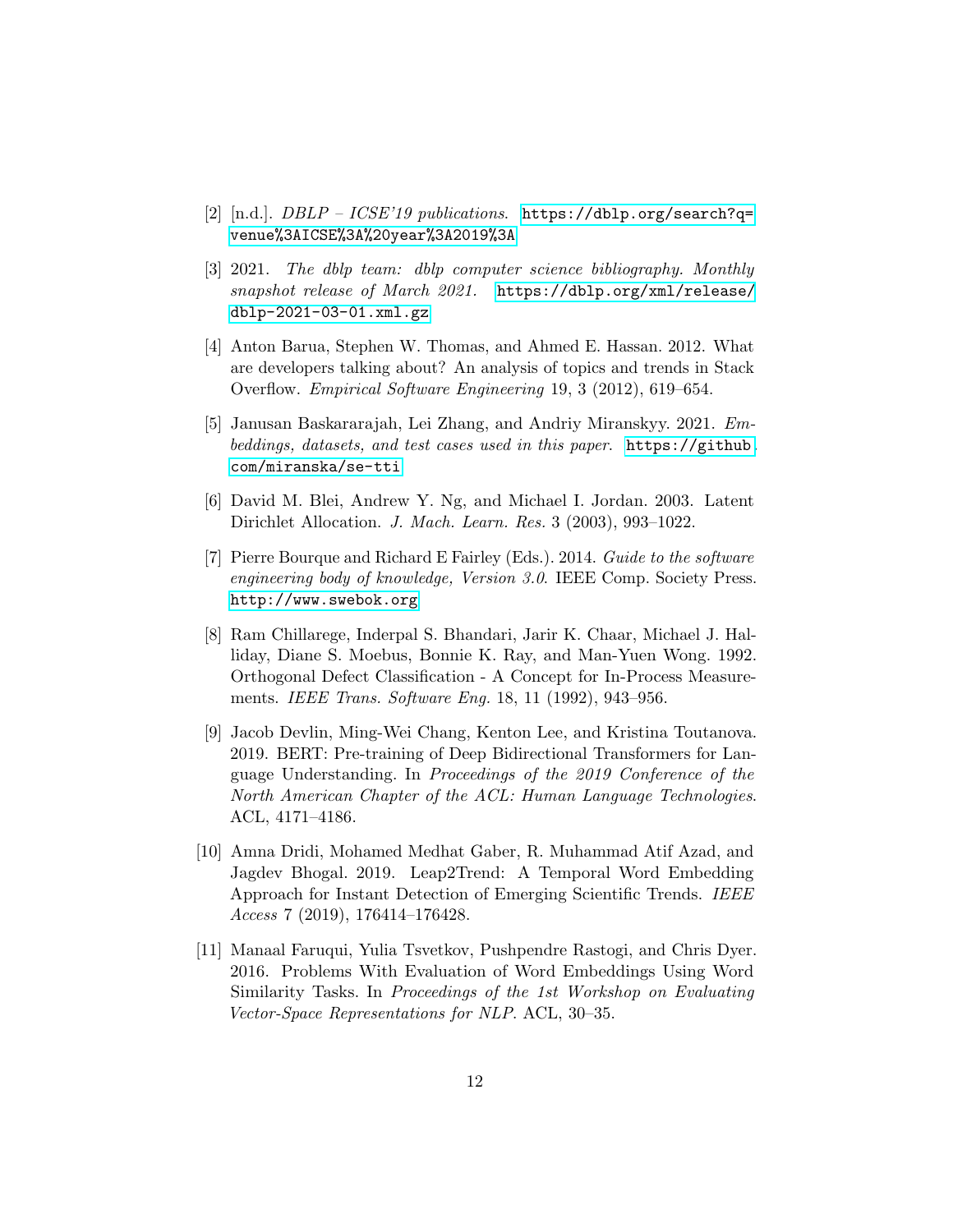- <span id="page-12-9"></span>[12] Anna Gladkova, Aleksandr Drozd, and Satoshi Matsuoka. 2016. Analogybased detection of morphological and semantic relations with word embeddings: what works and what doesn't. In Proceedings of the NAACL Student Research Workshop. ACL, 8–15.
- <span id="page-12-7"></span>[13] Matthew D. Hoffman, David M. Blei, Chong Wang, and John W. Paisley. 2013. Stochastic variational inference. J. Mach. Learn. Res. 14, 1 (2013), 1303–1347.
- <span id="page-12-0"></span>[14] John A Hoschette. 2010. The Career Guide Book for Engineers. Wiley.
- <span id="page-12-1"></span>[15] Andrey Kutuzov, Lilja Øvrelid, Terrence Szymanski, and Erik Velldal. 2018. Diachronic word embeddings and semantic shifts: a survey. In Proceedings of the 27th International Conference on Computational Linguistics. ACL, 1384–1397.
- <span id="page-12-8"></span>[16] Matt Mahoney. 2011. About the Test Data. [http://mattmahoney.net/](http://mattmahoney.net/dc/textdata.html) [dc/textdata.html](http://mattmahoney.net/dc/textdata.html)
- <span id="page-12-5"></span>[17] Tomas Mikolov, Kai Chen, Greg Corrado, and Jeffrey Dean. 2013. Efficient Estimation of Word Representations in Vector Space. In 1st International Conference on Learning Representations, ICLR 2013, Workshop Track Proceedings.
- <span id="page-12-3"></span>[18] Tomas Mikolov, Wen-tau Yih, and Geoffrey Zweig. 2013. Linguistic Regularities in Continuous Space Word Representations. In Human Language Technologies: Conference of the North American Chapter of the Association of Computational Linguistics, Proceedings. The ACL, 746–751.
- <span id="page-12-4"></span>[19] Jeffrey Pennington, Richard Socher, and Christopher D. Manning. 2014. Glove: Global Vectors for Word Representation. In Proceedings of the 2014 Conference on Empirical Methods in Natural Language Processing, EMNLP 2014. ACL, 1532–1543.
- <span id="page-12-6"></span>[20] Radim Rehůřek and Petr Sojka. 2016. gensim – Topic Modelling in Python.
- <span id="page-12-2"></span>[21] Guy D. Rosin, Eytan Adar, and Kira Radinsky. 2017. Learning Word Relatedness over Time. In Proceedings of the 2017 Conference on Empirical Methods in Natural Language Processing. ACL, 1168–1178.